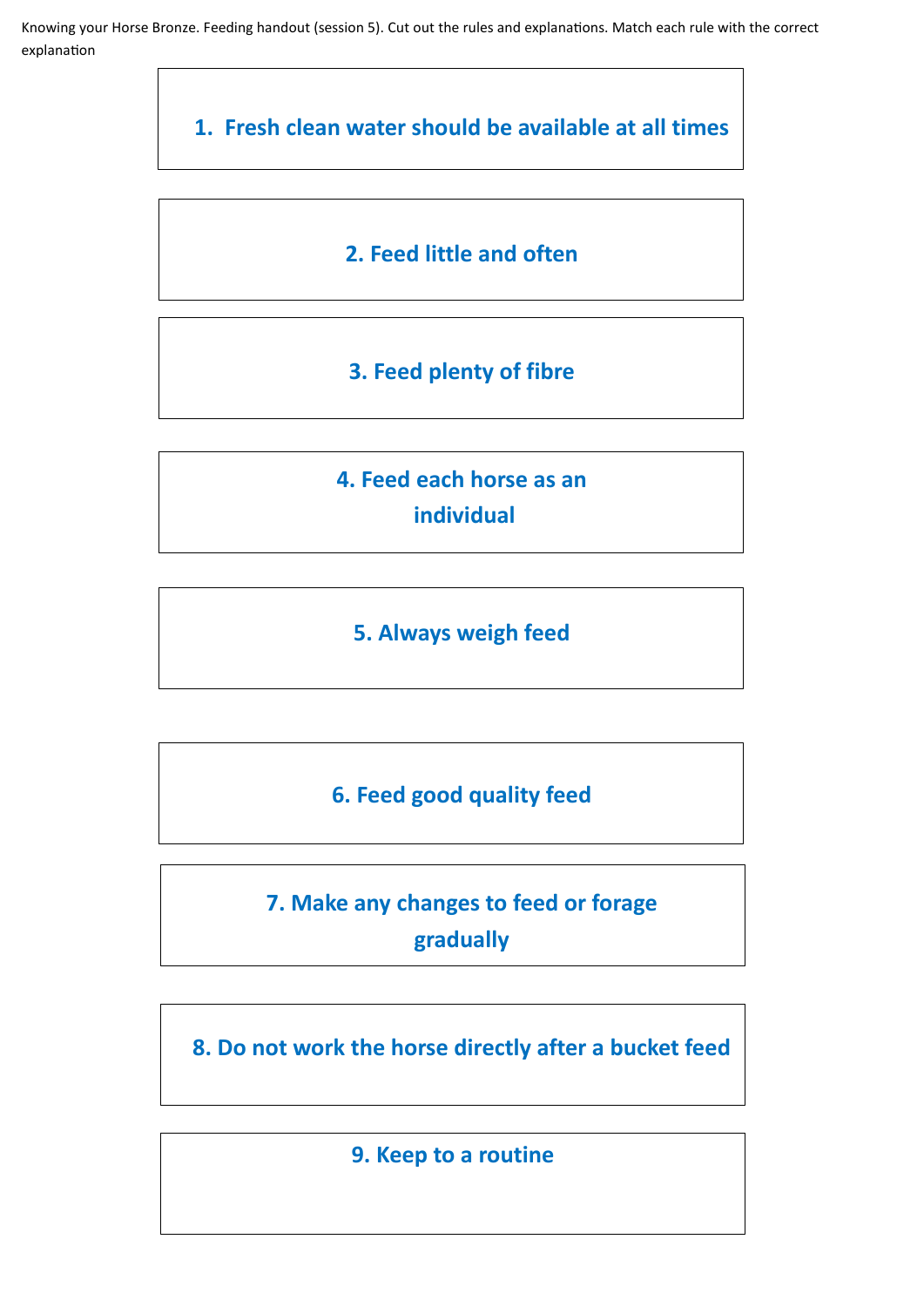# **The horse's stomach is small (about the size of a rugby ball) and therefore cannot cope with large amounts of bucket feed at once**

**Each horse if unique and therefore when deciding what to feed your horse you should take into account his: bodyweight, temperament, age and workload**

**To make sure your horse**

**receives the same amount of feed in each meal**

**The horse's digestive system is designed to work most efficiently when fibre is moving through it almost continually**

**Horses thrive on routine; it helps to keep them happy and relaxed**

**To keep the horse hydrated**